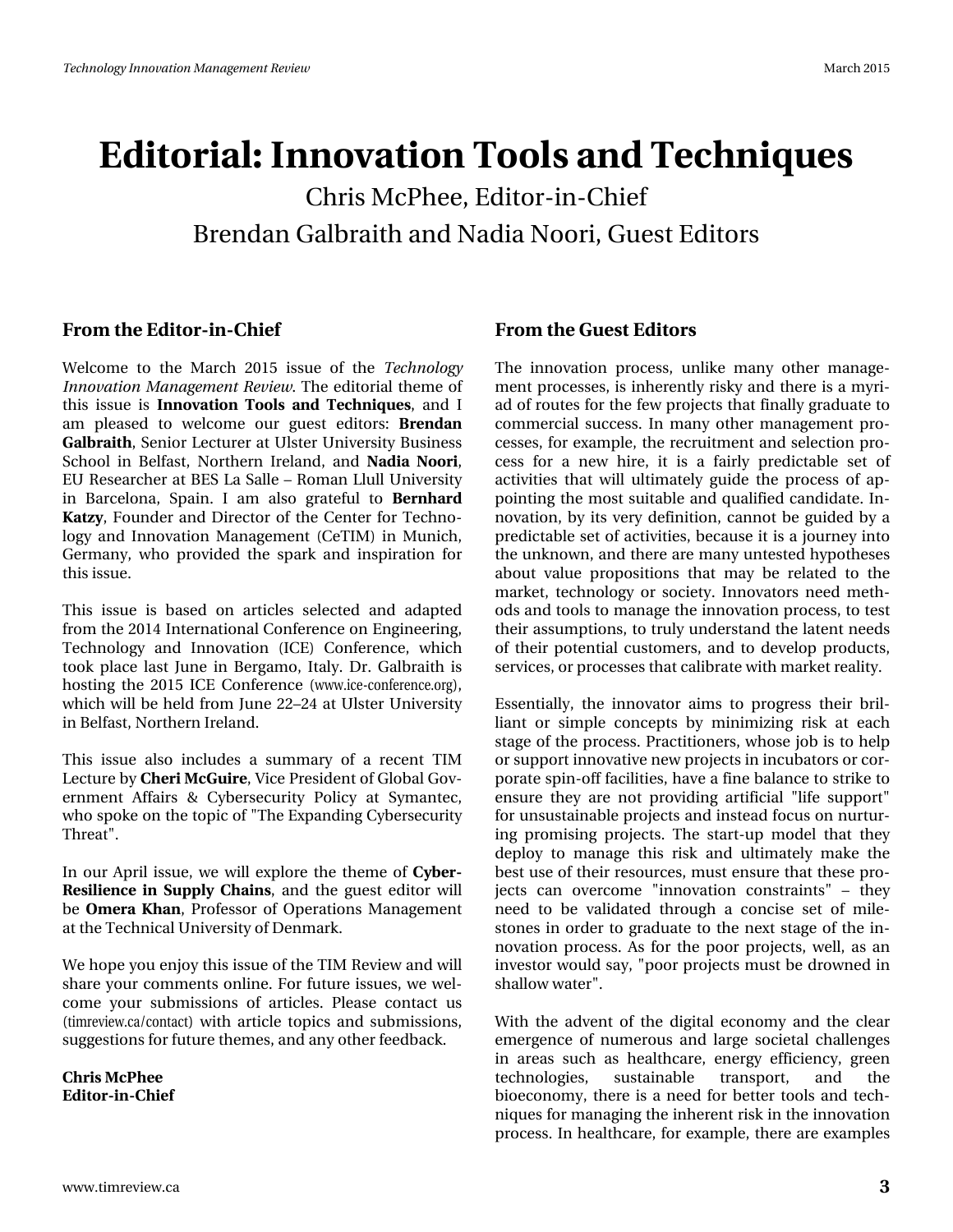# **Editorial: Innovation Tools and Techniques**

*Chris McPhee, Brendan Galbraith, and Nadia Noori*

of quadruple-helix models such as living labs that are being deployed to balance user, technology, and market needs from the ideation right through to the launch of a new product or service (Galbraith et al., 2008). If we consider the rise in the popularity of the open innovation concept (Chesbrough, 2003), this approach to restructuring the management of innovation inside large corporations is a response to the failure of these wealthy corporations to effectively manage the risk in their internal innovation processes. If innovators can effectively reduce the risk in their innovation processes then, arguably, there has never been a better time to be involved in innovation. We are currently faced with numerous, large societal problems, which for innovators equates to big opportunities. Moreover, the availability of everyday, low-cost technologies and technology platforms helps to level the playing field for almost anyone to experiment with new applications and business models. The opportunities and available technologies are in abundance, but how do we combine that by translating the real latent needs of customers and cultivate a lucrative market?

As stated in a popular adage by an American industrialist: "It is about making the research machine work, and if you are doing that then the rest will follow. If you do it for the money, you do it wrong; if you do it right, the money will follow" (Galbraith et al., 2006). Although this quotation has been recited many times at industry events, it does raise important questions about innovation and how to do it right. What tools and techniques do *you* employ to make your research machine work? How do they allow *you* to manage the inherently risky innovation process?

The glue that binds the selected articles for this issue of the TIM Review is that each one makes its own contribution of tools and techniques for managing risk in the innovation process.

In the first article, **Carina Veeckman** and **Shenja van der Graaf** from iMinds-SMIT research group at the Vrije Universiteit Brussel in Belgium present a toolkit to optimize citizen involvement and bottom-up innovation in the public sector. Through a case study of a living lab framework implemented across four collaborative smart city initiatives in Europe, they show how more inclusive citizen involvement can be realized by providing users with tools that align with their specific capacities and skills. They also share lessons learned in applying a living lab approach to facilitate participation and co-creation, and to empower citizens.

Next, **Claude Baron**, **Philippe Esteban**, **Rui Xue**, and **Daniel Esteve** from the LAAS Laboratory of the CNRS (French National Center for Sciences and Research) in Toulouse, France, and **Michel Malbert**, entrepreneur and consultant, argue that the lack of integration between the systems engineering and project management domains poses a key risk for system and product development projects. Thus, to support the management of systems engineering projects, they propose the DECWAYS method and tool, which enables managers to bridge the domains and provide consistent follow-up and decisions in collaborative work and project steering.

Then, **Bernardo Nicoletti** from the Università di Tor Vergata in Rome, Italy, discusses how to improve innovation results and manage the uncertainties of innovation using the Lean and Digitize Innovation process, which integrates digitization into the Lean Six Sigma method while taking into account the possibilities of automation. Through its seven stages and 29 steps, the process helps organizations innovate from start to end: from the definition of the value for the customers up to the implementation of a prototype and engineering of the delivery processes.

Finally, **Ferran Giones** and **Francesc Miralles** from the La Salle Campus at Ramon Llull University in Barcelona, Spain, bring a signalling perspective to the process of technology entrepreneurship. By studying three new technology-based ventures, they explore how an entrepreneur's actions can be interpreted as strategic market, technology, and social capital signals designed to reduce uncertainty and unlock strong value propositions. Their key finding is that an entrepreneur's use of signals may positively influence opportunity exploration and exploitation and help them overcome their "newness", which manifests as the reluctance of potential customers to consider a new and untested product from a young venture.

We hope that you find value in the tools and techniques described in the articles we selected for this special issue and that they will contribute to your own efforts to research and manage risk in innovation.

#### **Brendan Galbraith and Nadia Noori Guest Editors**